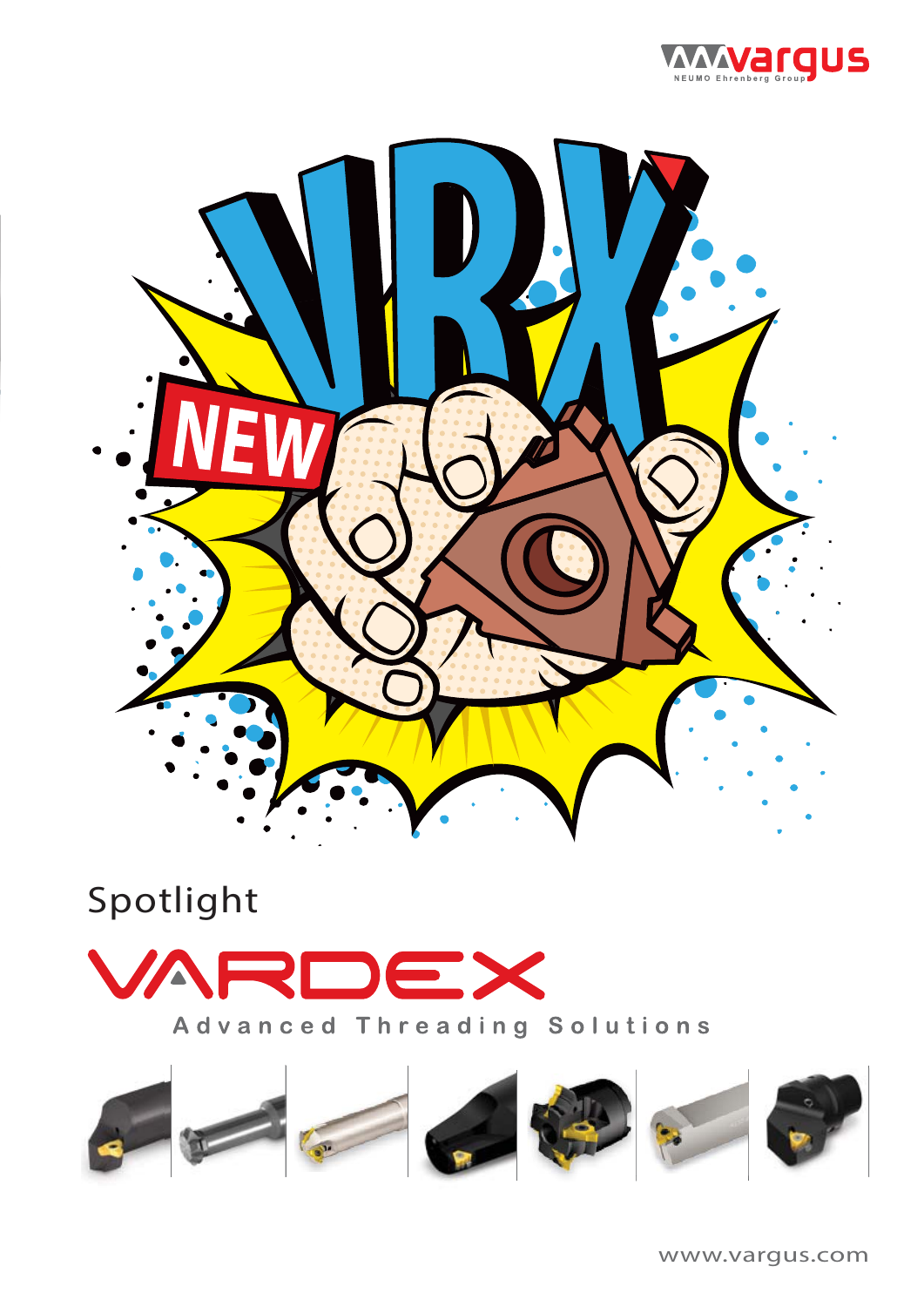

### **Expanded Line of Thread Turning Solutions for the Oil and Gas Industry**





### **Solutions for Rotary Drill Stem Connections**

Unique insert design with strengthened cutting edge and increased tool life for the following Rotary Drill stem connections:

- NC Number Connection
- REG -Regular Style
- FH Full Hole
- IF Internal Flash



## **Solutions for Pipes and Couplings**

Vardex's advanced threading solutions for the oil and gas industry now include specialized solutions for tough and challenging applications in the following insert profiles:

- APIRD
- Buttress • New VAM

• VAM

• Extreme Line • Hughes H-90



## **V-CAP Toolholders**  Now Available for Internal & External Thread Turning Applications

### **Features and Benefits**

- Suited to 3/8" (16mm) sized inserts
- Polygon shaped shank
- ISO compliance with standard 26623
- For all industrial sectors

Available in sizes: C3, C4, C5, C6. Special sizes available upon request.

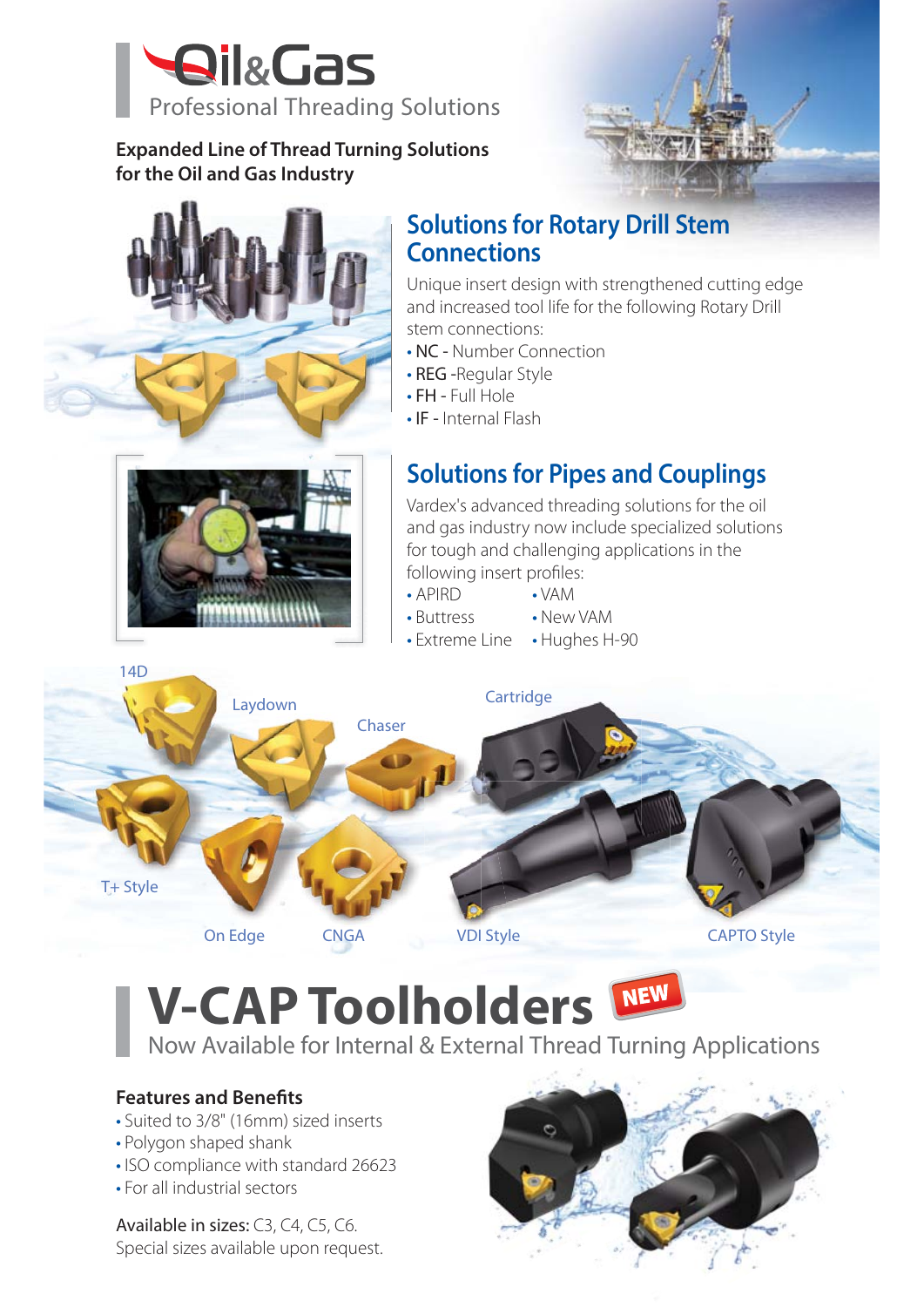

**New Multipurpose Thread Turning Grade for Stronger Wear Resistance and Improved Productivity Productivity hread T**

# **Redefining the Threading** Benchmark



### **Features and Benefits Feat Fe**

- AlTiN Alloyed PVD Coating AlTi
- Higher Oxidation Temperature Hig
- Improved Adhesion to Substrate Imp
- Improved Resistance to Plastic Imp **Deformation**
- Multipurpose Grade Mul

Submicron Substrate



### **Newly Extended TMSD Line**

- Full Profile (ISO, UN, NPT)
- TMSD Vertical

### **TMSD Inserts for Full Profile**

Now available as standard items

American Buttress



For Insert Sizes: 5.0L, 3/8"L, 5/8"V Pitch Range: 16-2.5 tpi



L Style

**NEW** 

For Insert Sizes: 5.0L, 1/4"U, 3/8"U, 1/2"U For Insert Sizes: 5 Pitch Range: ISO 1.0-2.0 mm; UN 18-12 tpi; NPT 18-8 tpi

ISO, UN, NPT

## **TMSD Vertical NEW**



3 flutes for more efficient machining in smaller diameter applications



Min. Thread Size: M11.5x0.5 (1/2-28UNEF)



Tool Overhang (L1) 25-45 Cutting Dia. (D2) 10.5-20.8 No. of Flutes  $(Z)$  3



Tool Overhang (L1) max 65 Cutting Dia. (D2) 10.5-20.8 No. of Flutes (Z) 3

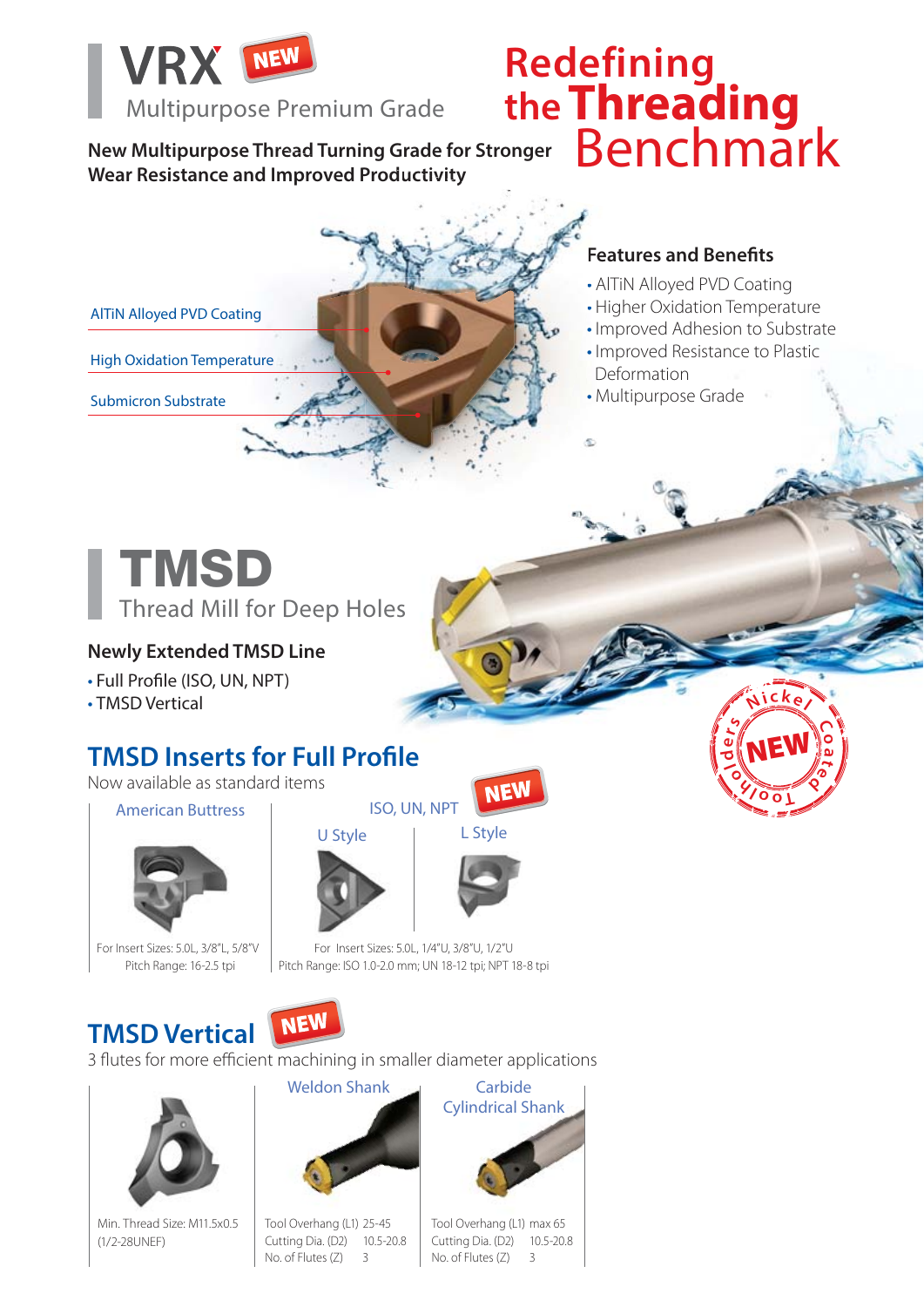

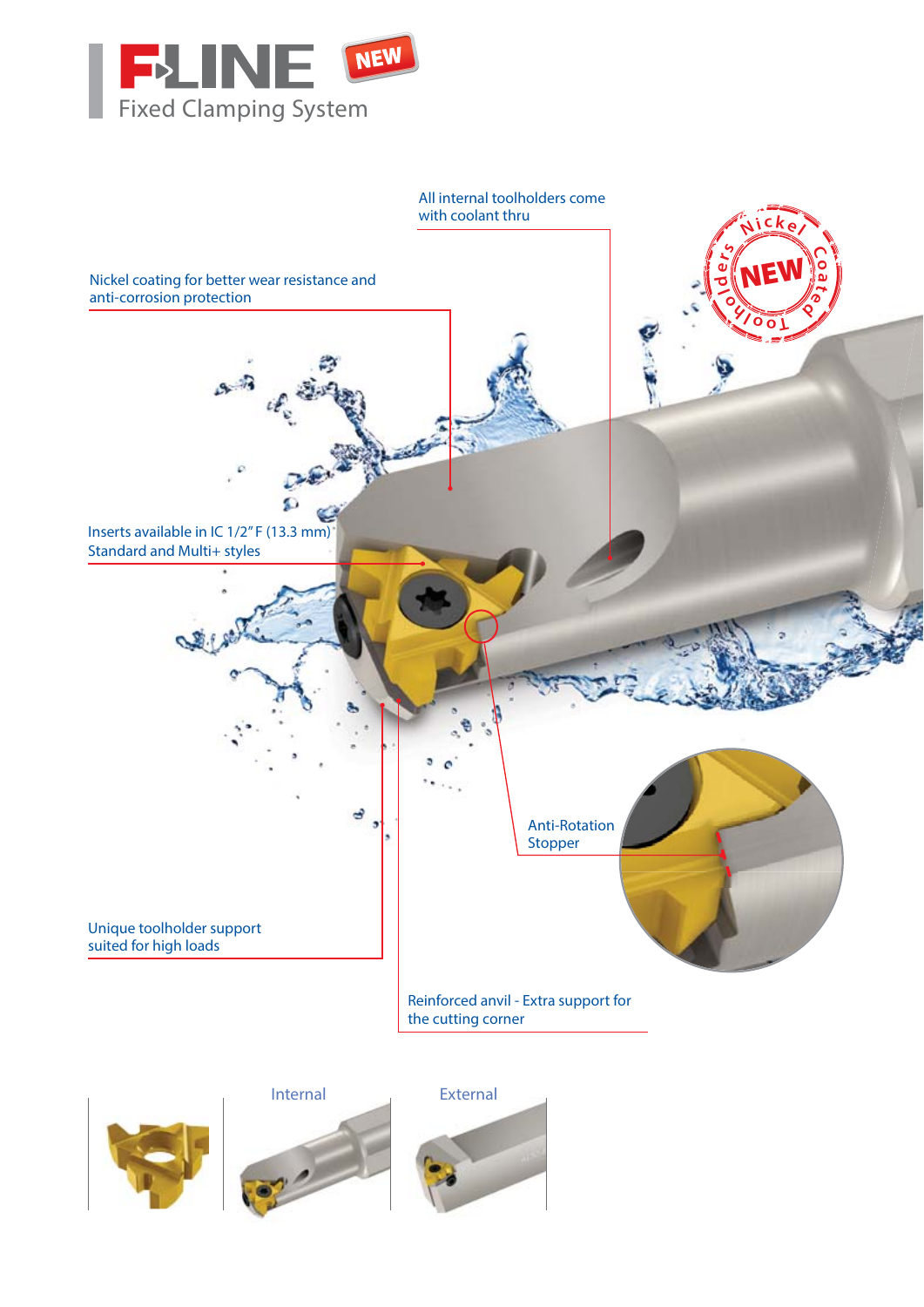# **GEAR MILLING**

For Gear, Spline & Rack Manufacturing



## **Solid Carbide NEW**



**Solid Carbide Tool Benefits**

### Small Tool Cutting Diameter

- Excellent solution for applications that require cutting close to the shoulder
- High RPM and fast feed

#### Solid Carbide Tool

• Guarantees higher accuracy

#### Multi-flute Tool

• Enables fast machining

#### Tool Range

- Cutting Diameter Range: 5.9-19.9 mm (.17"-.75")
- Module: 0.5-2.5

### **Standard Inserts for Gear Milling**

**NEW** 



- 1.0
- 1.5
- 2.0
- $.25$

For each module, there are 8 different types of inserts to select, according to the number of teeth on the gear.

| Milling<br>Cutter No. | No. of Teeth<br>on Gear |
|-----------------------|-------------------------|
| Ν1                    | $12 - 13$               |
| N2                    | 14-16                   |
| N3                    | $17 - 20$               |
| N4                    | $21 - 25$               |
| N5                    | 26-34                   |
| N6                    | 35-54                   |
| N7                    | 55-134                  |
| N8                    | 135 and up              |